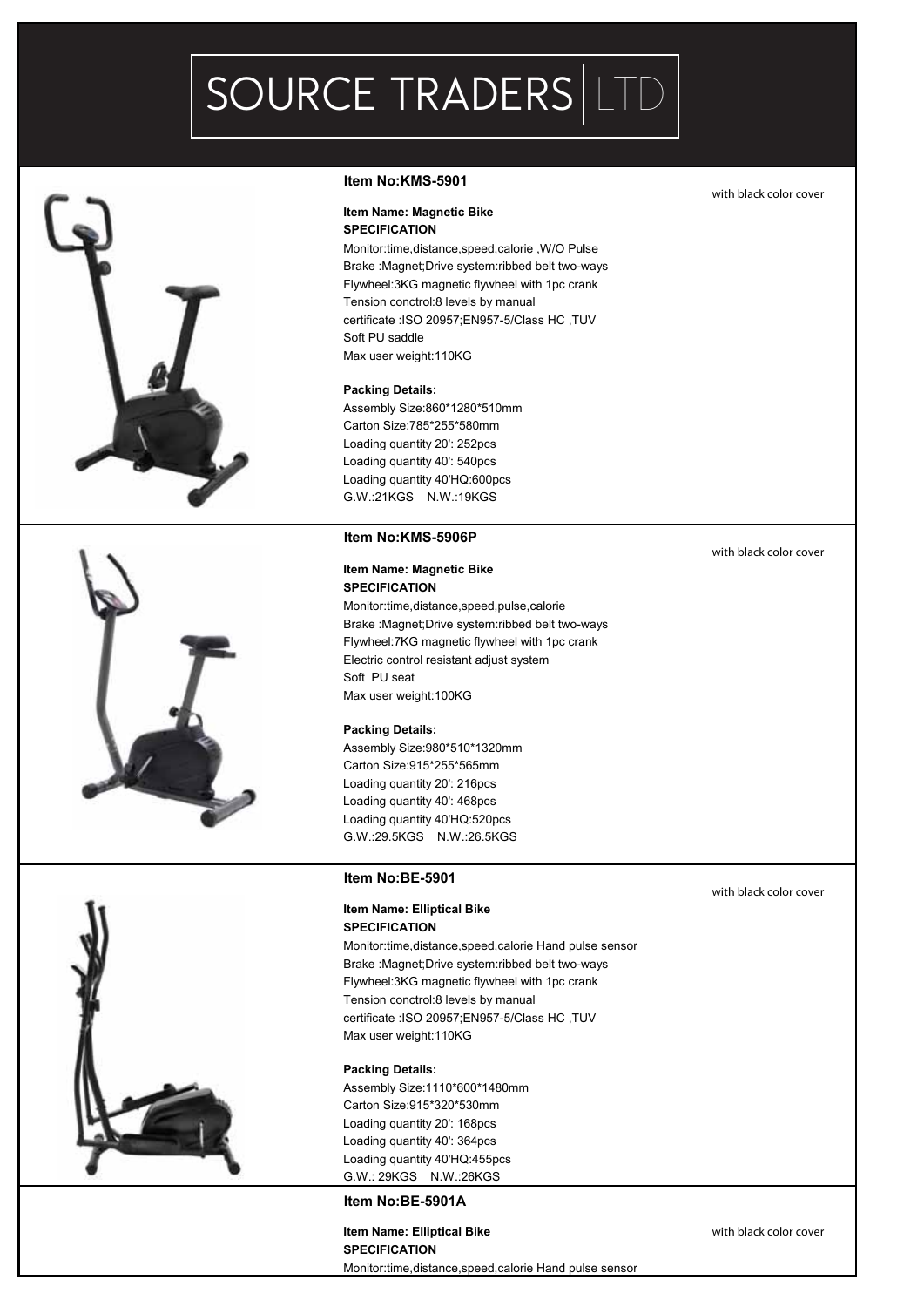



Brake : Magnet; Drive system: ribbed belt two-ways Flywheel:3KG magnetic flywheel with 1pc crank Tension conctrol:8 levels by manual certificate :ISO 20957;EN957-5/Class HC ,TUV Max user weight:100KG

#### **Packing Details:**

Assembly Size:1110\*600\*1480mm Carton Size:915\*320\*530mm Loading quantity 20': 168pcs Loading quantity 40': 364pcs Loading quantity 40'HQ:455pcs G.W.: 32KGS N.W.:29KGS

# **Item No:BR-5901**

#### **Item Name:Recumbent Bike** with black color cover **SPECIFICATION**

Monitor:time,distance,speed,calorie, Hand pulse sensor Brake :Magnet;Drive system:ribbed belt two-ways Flywheel:3KG magnetic flywheel with 1pc crank Tension conctrol:8 levels by manual certificate :ISO 20957;EN957-5/Class HC ,TUV Saddle adjustment:Horizontal Max user weight:110KG

#### **Packing Details:**

Assembly Size:1380\*650\*1000mm Carton Size:1190\*250\*575mm Loading quantity 20': 180pcs Loading quantity 40': 360pcs Loading quantity 40'HQ:400pcs G.W.: 28.5KGS N.W.:25.5KGS

# **Item No:BR-5901R**

#### **Item Name:Recumbent Bike** with black color cover **SPECIFICATION**

Monitor:time,distance,speed,calorie, Hand pulse sensor Brake :Magnet;Drive system:ribbed belt two-ways Flywheel:3KG magnetic flywheel with 1pc crank Tension conctrol:8 levels by manual certificate :ISO 20957;EN957-5/Class HC ,TUV Saddle adjustment:Horizontal Max user weight:110KG

#### **Packing Details:**

Assembly Size:1380\*650\*1000mm Carton Size:1190\*250\*575mm Loading quantity 20': 180pcs Loading quantity 40': 360pcs Loading quantity 40'HQ:400pcs G.W.: 29.5KGS N.W.:26.3KGS

#### **Item No: BK-8018**

#### **Item Name:Elliptical Climber SPECIFICATION**

Monitor:Time,Distance,Speed,Calorie Tension conctrol:8 levels by manual Belt transmission system Flywheel:7KG flywheel with 3PCS crank Max user weight:100KG two stepper exercise distance with 22cm which is higher than footstep incline of degree is over 40 degree The user installment is very easy with few step

#### **Packing Details:**

Assembly Size:930\*640\*1580mm Carton Size:960\*330\*775mm Loading quantity 20': 126pcs

with black color cover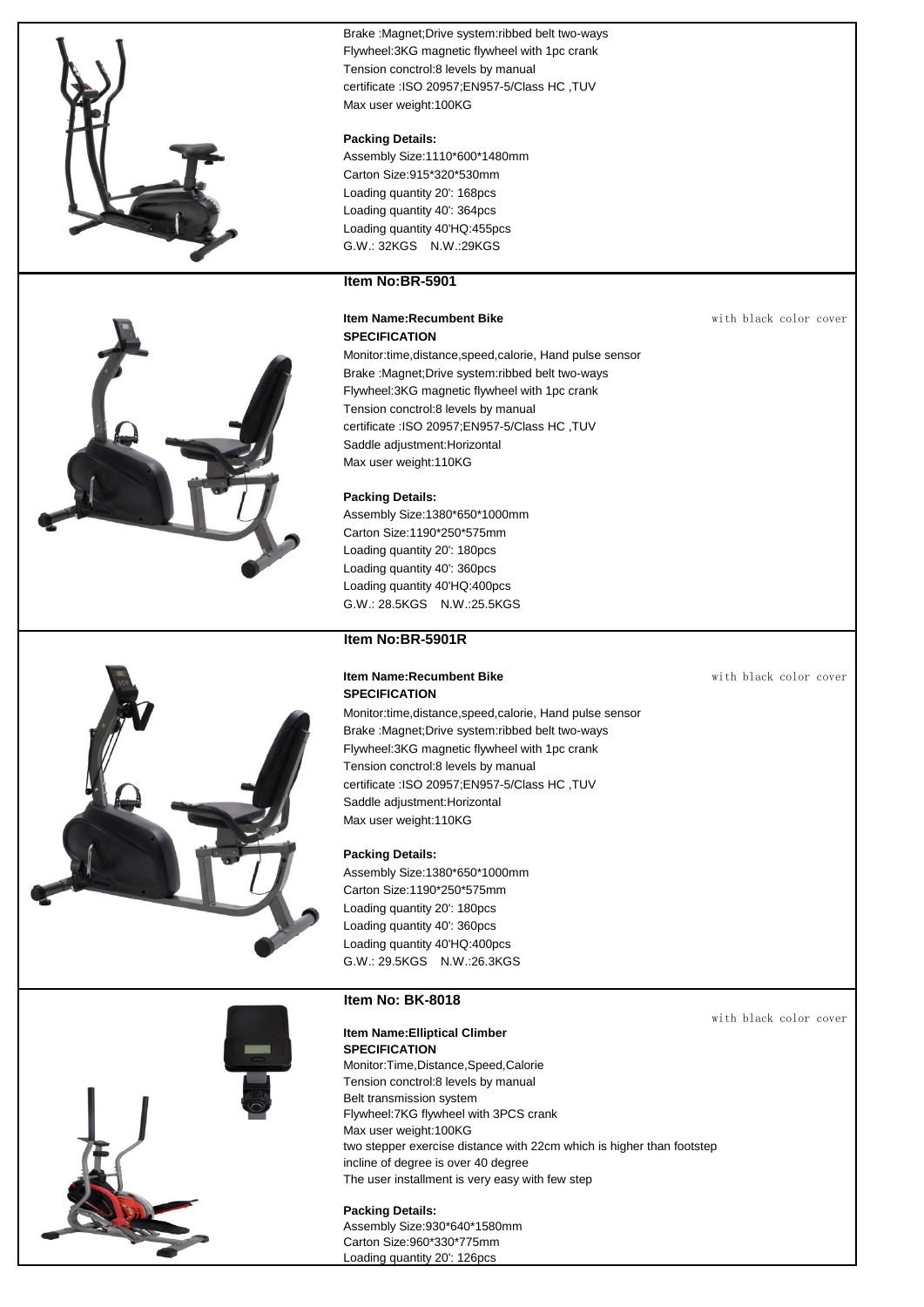Loading quantity 40': 264pcs Loading quantity 40'HQ:300pcs G.W.: 38.5KGS N.W.:35KGS

### **Item No: BK-8018C-2**

**Item Name:Mid handlebr Elliptical Climber SPECIFICATION** Monitor:Time,Distance,Speed,Calorie,handle pulse Tension conctrol:8 levels by manual Magnetic system with two way sistem Flywheel:7KG flywheel with 3PCS crank Max user weight:100KG two stepper exercise distance with 22cm which is higher than footstep incline of degree is over 40 degree The user installment is very easy with few step with mid handlebar handle pulse

### **Packing Details:**

Assembly Size:930\*640\*1580mm Carton Size:960\*330\*775mm Loading quantity 20': 126pcs Loading quantity 40': 264pcs Loading quantity 40'HQ:300pcs G.W.: 38.5KGS N.W.:35KGS

# **Item No: BK-8018C**

**SPECIFICATION**

**Item Name:Elliptical Climber** 

Monitor:Time,Distance,Speed,Calorie Tension conctrol:8 levels by manual Magnetic system with two way sistem Flywheel:7KG flywheel with 3PCS crank with black color cover

with black color cover



# Max user weight:100KG two stepper exercise distance with 22cm which is higher than footstep incline of degree is over 40 degree The user installment is very easy with few step **Packing Details:**  Assembly Size:930\*640\*1580mm

Carton Size:960\*330\*775mm Loading quantity 20': 126pcs Loading quantity 40': 258pcs Loading quantity 40'HQ:294pcs G.W.: 38.5KGS N.W.:35KGS

#### **Item No.: RM-001 Item Name.:Rowing Machine SPECIFICATION:**

Magnetic Control: 8 level adjustment Computer:Scan,Time,Spm,Distance,Calorie Max user weight:115kgs

Easy to fold in corner with only 1550mm high User from 1450 ~ 1950mm can use it. Aluminum alloy sliding rail

#### **PACKING DETAILS:**

Assembly size:1560\*550\*700mm Carton Size:1455\*450\*200mm Loading quantity 20':220sets Loading quantity 40'GP: 440sets Loading quantity 40'HQ: 500 sets G.W.: 21.8KGS N.W.: 18.5 KGS

#### **Item No.: RR-7101 Item Name.:Rowing Machine SPECIFICATION:**

Magnetic Control: 8 level adjustment Computer:Scan,Time,sl/times,Total,Distance,Calorie Max user weight:120kgs

Easy to fold in corner with only 1550mm high User from 1450 ~ 1900mm can use it.



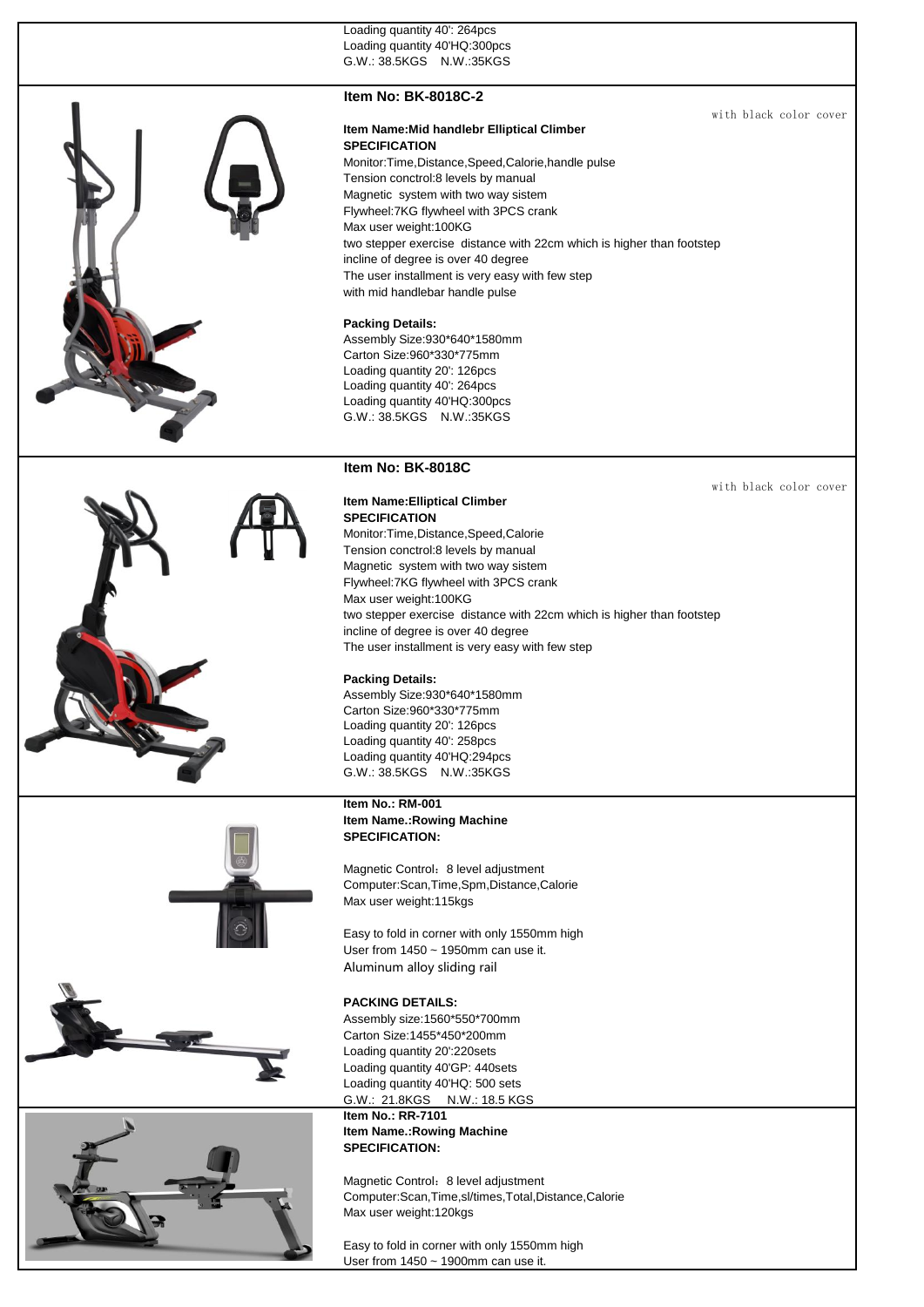Aluminum alloy sliding rail

#### **PACKING DETAILS:**

Assembly size:1530\*600\*1000mm Carton Size:1490\*255\*595mm Loading quantity 20':128sets Loading quantity 40'GP: 288sets Loading quantity 40'HQ: 312 sets G.W.: 31.8KGS N.W.: 28.5 KGS



#### **Item No:BS-6207S**

#### **Item Name:Spin bike SPECIFICATION**

Monitor:time,distance,speed,calorie, Hand pulse sensor Brake : belt transmission Flywheel :8KG magnetic flywheel with 3pcs crank Tension conctrol:8 levels by manual certificate :ISO 20957;EN957-5/Class HC Saddle adjustment:Horizontal/Vertical Max user weight:130KG

#### **Packing Details:**

Assembly Size:1070\*550\*1180mm Carton Size:945\*255\*880mm Loading quantity 20': 132pcs Loading quantity 40': 268pcs Loading quantity 40'HQ:336pcs G.W.: 37KGS N.W.:33KGS

#### **Item No:BS-9331**

#### **Item Name:Magnetic Spin bike SPECIFICATION**

#### Brake : belt transmission

Flywheel :18KG magnetic flywheel with 3pcs crank Tension conctrol:8 levels by manual certificate :ISO 20957;EN957-5/Class HC Saddle adjustment:Horizontal/Vertical Max user weight:130KG

#### **Packing Details:**

Assembly Size:1080\*500\*1150mm Carton Size:1150\*250\*885mm Loading quantity 20': 118pcs Loading quantity 40': 242pcs Loading quantity 40'HQ:285pcs G.W.: 43.5KGS N.W.:40.7KGS

# **Item No:KMS-6201**

#### **Item Name: Magnetic Bike SPECIFICATION**

Monitor:time,distance,speed,calorie, Hand pulse Brake :Magnet;Drive system:ribbed belt two-ways Flywheel:5KG magnetic flywheel with 3pc crank Tension conctrol:8 levels by manual certificate :ISO 20957;EN957-5/Class HC ,TUV Saddle adjustment:Horizontal/Vertical Max user weight:130KG

#### **Packing Details:**

Assembly Size:1180\*530\*1370mm Carton Size:850\*250\*600mm Loading quantity 20': 220pcs Loading quantity 40': 462pcs Loading quantity 40'HQ:546pcs G.W.: 29.7KGS N.W.:27.2KGS

# **Item No:BM-3660**

### **Item Name: Mini bike SPECIFICATION**

Monitor:time,distance,speed,calorie Tension conctrol:nylon KMSshing with knob certificate :ISO 20957;EN957-5/Class HC ,TUV Flywheel:1KG magnetic flywheel with 100W torsion



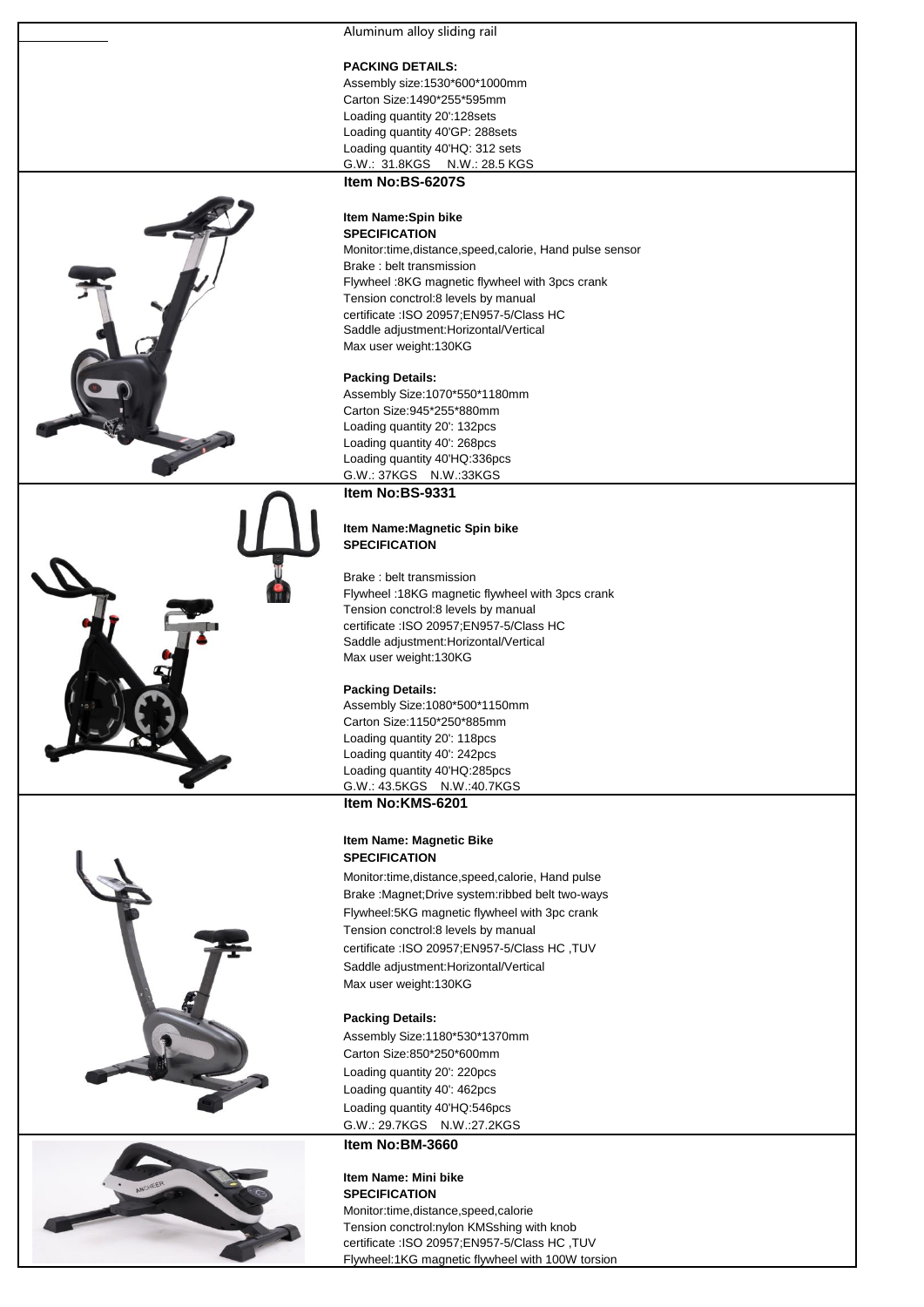Max user weight: 100kgs

#### **Packing Details:**

Assembly Size:600\*405\*320 mm Carton Size:625\*385\*230mm Loading quantity 20': 540pcs Loading quantity 40':1140pcs Loading quantity 40'HQ:1254pcs G.W.: 10.5KGS N.W.:8.5KGS





#### **Item No:KMS-6233**

#### **Item Name: Magnetic Bike SPECIFICATION**

Monitor:time,distance,speed,calorie, Hand pulse Brake :Magnet;Drive system:ribbed belt two-ways Flywheel:3KG magnetic flywheel with 3pc crank Tension conctrol:8 levels by manual certificate :ISO 20957;EN957-5/Class HC ,TUV Saddle adjustment:Horizontal/Vertical Max user weight:110KG

#### **Packing Details:**

Assembly Size:1000\*550\*1300mm Carton Size:860\*250\*675mm Loading quantity 20': 200pcs Loading quantity 40': 414pcs Loading quantity 40'HQ:455pcs G.W.: 26.5KGS N.W.:24KGS

#### **Item No:BE-6233**

#### **Item Name: Elliptical bike SPECIFICATION**

Monitor:time,distance,speed,calorie, Hand pulse Brake :Magnet;Drive system:ribbed belt two-ways Flywheel:3KG magnetic flywheel with 3pc crank Tension conctrol:8 levels by manual certificate :ISO 20957;EN957-5/Class HC ,TUV Saddle adjustment:Horizontal/Vertical Max user weight:110KG

#### **Packing Details:**

Assembly Size:1190\*730\*1610mm Carton Size:1000\*450\*555mm Loading quantity 20': 114pcs Loading quantity 40': 240pcs Loading quantity 40'HQ:280pcs G.W.: 38.7KGS N.W.:33.7KGS

### **Item No:BR-6233**

#### **Item Name: Elliptical bike SPECIFICATION**

Monitor:time,distance,speed,calorie, Hand pulse Brake :Magnet;Drive system:ribbed belt two-ways Flywheel:3KG magnetic flywheel with 3pc crank Tension conctrol:8 levels by manual certificate :ISO 20957;EN957-5/Class HC ,TUV Saddle adjustment:Horizontal/Vertical Max user weight:110KG

#### **Packing Details:**

Assembly Size:1320\*600\*970mm Carton Size:1000\*280\*660mm Loading quantity 20': 153pcs Loading quantity 40': 320pcs Loading quantity 40'HQ:370pcs G.W.: 30.2KGS N.W.:26.5KGS

## **Item No:BE-6333**

#### **Item Name: Elliptical bike SPECIFICATION**

Monitor:time,distance,speed,calorie, Hand pulse Brake :Magnet;Drive system:ribbed belt two-ways Flywheel:3KG magnetic flywheel with 3pc crank Tension conctrol:8 levels by manual



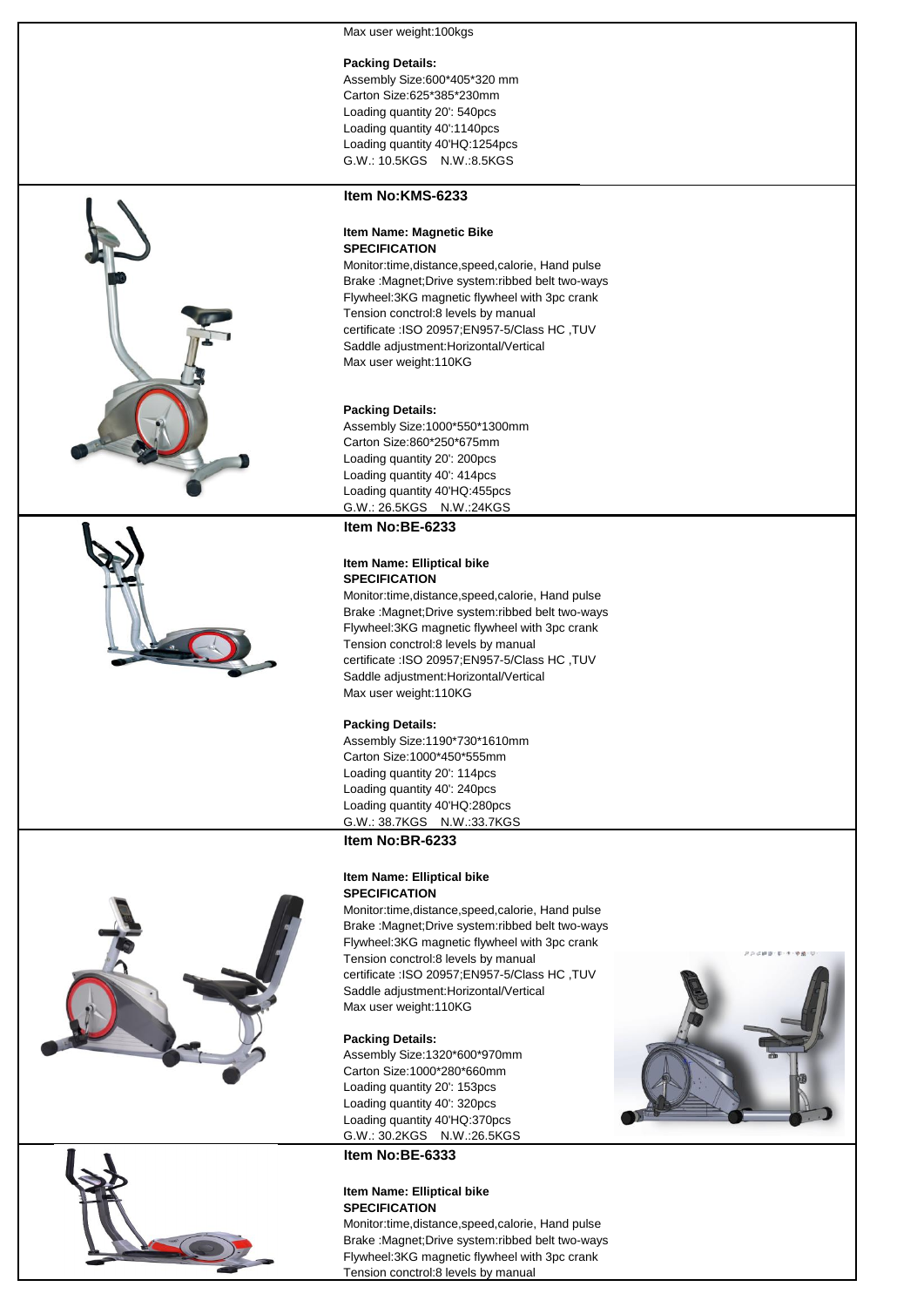certificate :ISO 20957;EN957-5/Class HC .TUV Saddle adjustment:Horizontal/Vertical Max user weight:110KG

#### **Packing Details:**

Assembly Size:1180\*670\*1630mm Carton Size:1120\*455\*550mm Loading quantity 20': 100pcs Loading quantity 40': 208pcs Loading quantity 40'HQ:248pcs G.W.: 40KGS N.W.:35KGS

#### **Item No:KMS-6102**

**HALLA** 

#### **Item Name: Magnetic Bike SPECIFICATION**

Monitor:time,distance,speed,calorie, Hand pulse sensor Brake :Magnet;Drive system:ribbed belt two-ways Flywheel:8KG magnetic flywheel with 3pc crank Tension conctrol:8 levels by manual certificate :ISO 20957;EN957-5/Class HC ,TUV Saddle adjustment:Horizontal/Vertical Max user weight:130KG

#### **Packing Details:**

Assembly Size:1180\*530\*1370mm Carton Size:850\*250\*600mm Loading quantity 20': 220pcs Loading quantity 40': 462pcs Loading quantity 40'HQ:546pcs G.W.: 32.7KGS N.W.:30.2KGS

#### **Item No:KMS-6202**

#### **Item Name: Magnetic Bike SPECIFICATION**

Monitor:time,distance,speed,calorie, Hand pulse sensor Brake :Magnet;Drive system:ribbed belt two-ways Flywheel:5KG magnetic flywheel with 3pc crank Tension conctrol:8 levels by manual certificate :ISO 20957;EN957-5/Class HC ,TUV Saddle adjustment:Horizontal/Vertical Max user weight:130KG

#### **Packing Details:**

Assembly Size:1180\*530\*1370mm Carton Size:850\*250\*600mm Loading quantity 20': 220pcs Loading quantity 40': 462pcs Loading quantity 40'HQ:546pcs G.W.: 32.5KGS N.W.:30KGS

### **Item No:KMS-6201P**

#### **Item Name: Magnetic Bike SPECIFICATION**

Monitor:time,distance,speed,calorie, Hand pulse sensor Brake :Magnet;Drive system:ribbed belt two-ways Flywheel:5KG magnetic flywheel with 3pc crank Tension conctrol:8 levels by manual certificate :ISO 20957;EN957-5/Class HC ,TUV Saddle adjustment:Horizontal/Vertical Max user weight:130KG

#### **Packing Details:**

Assembly Size:1280\*620\*1560mm Carton Size:1030\*255\*480mm Loading quantity 20': 216pcs Loading quantity 40': 456pcs Loading quantity 40'HQ:515pcs G.W.: 45KGS N.W.:41.7KGS

#### **Item No:KMS-5211**

#### **Item Name: Magnetic Bike SPECIFICATION**

Monitor:time,distance,speed,calorie, Hand pulse Brake :Magnet;Drive system:ribbed belt two-ways Flywheel:2KG magnetic flywheel with 1pc crank Tension conctrol:micro tension



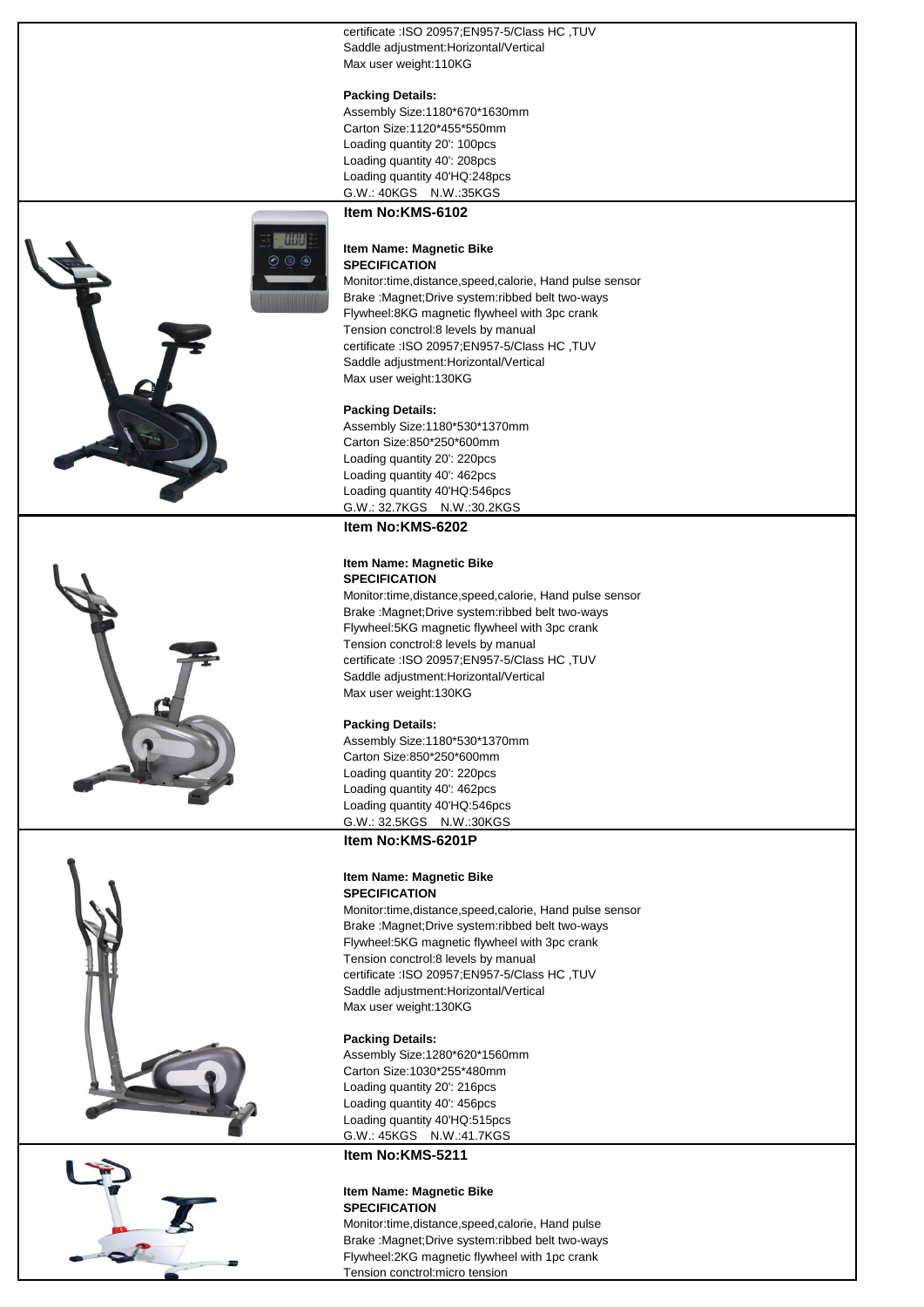certificate :ISO 20957;EN957-5/Class HC .TUV Saddle adjustment:Horizontal/Vertical Max user weight:110KG

#### **Packing Details:**

Assembly Size:850\*550\*1140mm Carton Size:680\*250\*585mm Loading quantity 20': 300pcs Loading quantity 40': 612pcs Loading quantity 40'HQ:672pcs G.W.: 20KGS N.W.:18KGS **Item No:BE-5211**



# **Item Name: Elliptical bike SPECIFICATION**

Monitor:time,distance,speed,calorie, Hand pulse Brake :Magnet;Drive system:ribbed belt two-ways Flywheel:2KG magnetic flywheel with 1pc crank Tension conctrol:8 levels by manual certificate :ISO 20957;EN957-5/Class HC ,TUV Saddle adjustment:Horizontal/Vertical Max user weight:110KG

#### **Packing Details:**

Assembly Size:1300\*650\*1570mm Carton Size:1020\*320\*535mm Loading quantity 20': 157pcs Loading quantity 40': 324pcs Loading quantity 40'HQ:405pcs G.W.: 29KGS N.W.:26KGS **Item No:KMS-5086**

#### **Item Name: Magnetic Bike SPECIFICATION**

Monitor:time,distance,speed,calorie, Hand pulse sensor Brake :Magnet;Drive system:ribbed belt two-ways Flywheel:3KG magnetic flywheel with 1pc crank Tension conctrol:8 levels by manual certificate :ISO 20957;EN957-5/Class HC ,TUV Soft PU saddle Max user weight:100KG

# **Packing Details:**

Assembly Size:880\*550\*1360mm Carton Size:785\*280\*525mm Loading quantity 20': 240pcs Loading quantity 40': 480pcs Loading quantity 40'HQ:600pcs G.W.: 21KGS N.W.:19KGS **Item No:BE-5086**

#### **Item Name: Elliptical Bike SPECIFICATION**

Monitor:time,distance,speed,calorie, Hand pulse sensor Brake :Magnet;Drive system:ribbed belt two-ways Flywheel:3KG magnetic flywheel with 1pc crank Tension conctrol:8 levels by manual certificate :ISO 20957;EN957-5/Class HC ,TUV Saddle adjustment:Horizontal/Vertical Max user weight:110KG

# **Packing Details:**

Assembly Size:1270\*600\*1480mm Carton Size:915\*330\*520mm Loading quantity 20': 168pcs Loading quantity 40': 364pcs Loading quantity 40'HQ:455pcs G.W.: 33KGS N.W.:31KGS **Item No:BR-5086**

# **Item Name:Recumbent Bike** *limited country* : USA **SPECIFICATION**



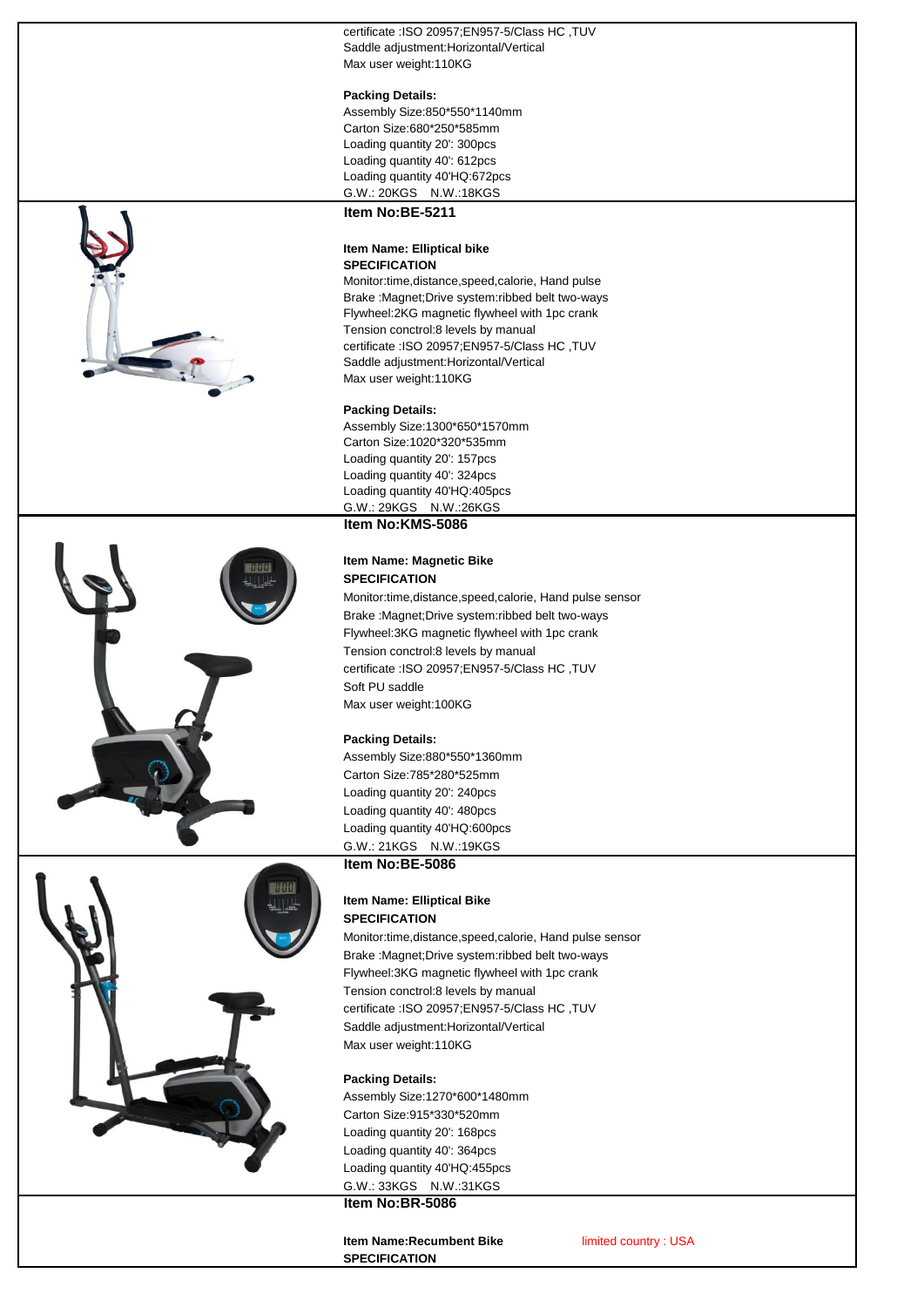







Monitor:time,distance,speed,calorie, Hand pulse sensor Brake :Magnet;Drive system:ribbed belt two-ways Flywheel:3KG magnetic flywheel with 1pc crank Tension conctrol:8 levels by manual certificate :ISO 20957;EN957-5/Class HC ,TUV Saddle adjustment:Horizontal Max user weight:110KG

### **Packing Details:**

Assembly Size:1400\*640\*930mm Carton Size:1190\*250\*530mm Loading quantity 20': 200pcs Loading quantity 40': 400pcs Loading quantity 40'HQ:445pcs G.W.: 30KGS N.W.:26.5KGS

# **Item No:KMS-5033**

#### **Item Name: Magnetic Bike SPECIFICATION**

Monitor:time,distance,speed,calorie, Hand pulse sensor Brake :Magnet;Drive system:ribbed belt two-ways Flywheel:3KG magnetic flywheel with 1pc crank Tension conctrol:8 levels by manual certificate :ISO 20957;EN957-5/Class HC ,TUV Soft PU saddle Max user weight:110KG

#### **Packing Details:**

Assembly Size:910\*550\*1280mm Carton Size:785\*280\*525mm Loading quantity 20': 240pcs Loading quantity 40': 480pcs Loading quantity 40'HQ:600pcs G.W.: 20.5KGS N.W.:18.5KGS

#### **Item No:BE-5031**

#### **Item Name: Elliptical Bike SPECIFICATION**

Monitor:time,distance,speed,calorie, Hand pulse sensor Brake :Magnet;Drive system:ribbed belt two-ways Flywheel:3KG magnetic flywheel with 1pc crank Tension conctrol:8 levels by manual certificate :ISO 20957;EN957-5/Class HC ,TUV Max user weight:110KG

#### **Packing Details:**

Assembly Size:1140\*650\*1460mm Carton Size:990\*250\*575mm Loading quantity 20': 192pcs Loading quantity 40': 408pcs Loading quantity 40'HQ:462pcs G.W.: 30.8KGS N.W.:26.8KGS

# **Item No:BE-5033**

#### **Item Name: Elliptical Bike SPECIFICATION**

Monitor:time,distance,speed,calorie, Hand pulse sensor Brake :Magnet;Drive system:ribbed belt two-ways Flywheel:3KG magnetic flywheel with 1pc crank Tension conctrol:8 levels by manual certificate :ISO 20957;EN957-5/Class HC ,TUV Saddle adjustment:Horizontal with adjust seat Max user weight:110KG

#### **Packing Details:**

Assembly Size:1140\*650\*1460mm Carton Size:990\*250\*575mm Loading quantity 20': 192pcs Loading quantity 40': 408pcs Loading quantity 40'HQ:462pcs G.W.: 31KGS N.W.:28KGS

**Item No:BR-5035 \***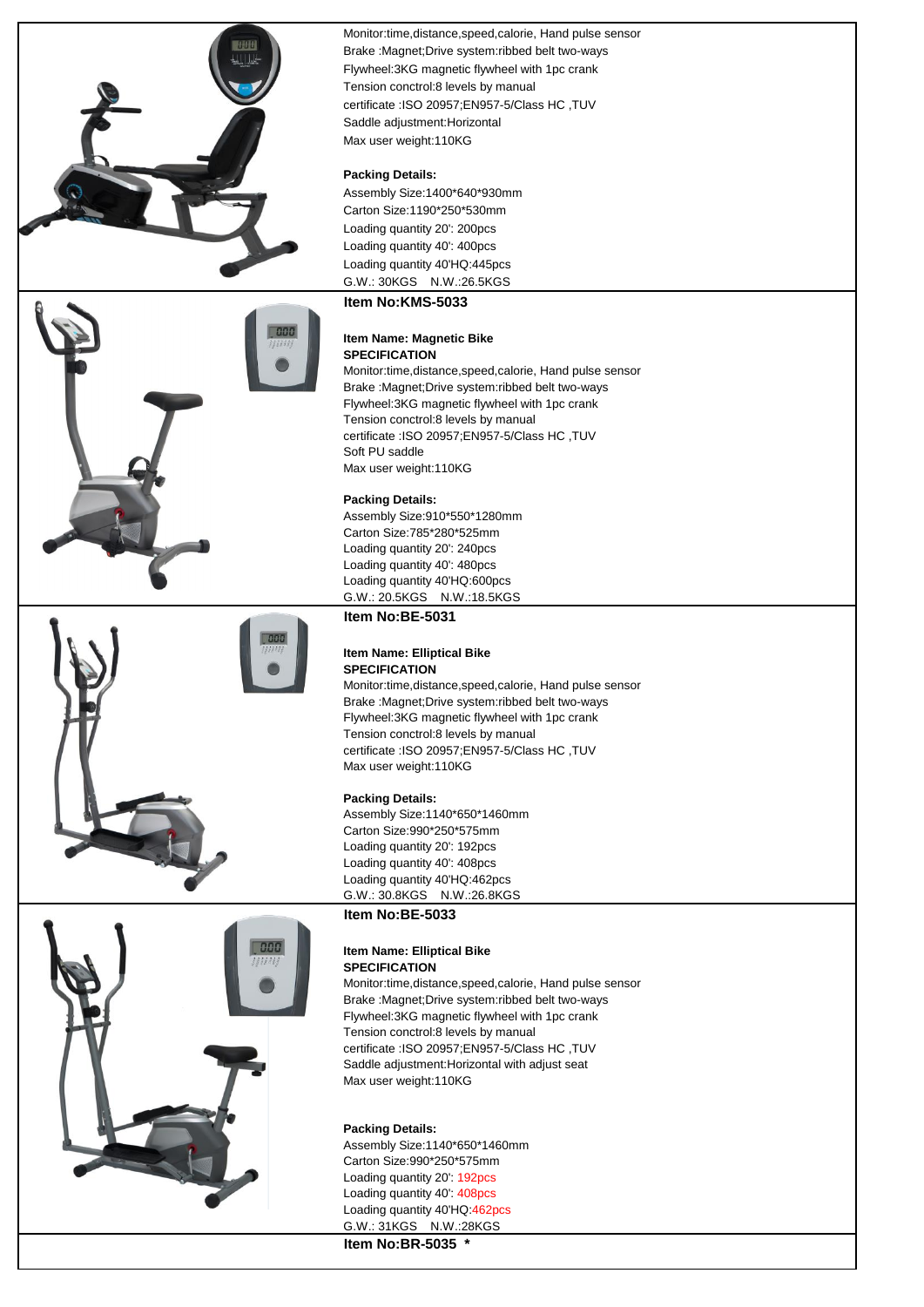# **Item Name: Recumbent Bike**<br>SPECIFICATION

**limited country : USA** 







Monitor:time,distance,speed,calorie, Hand pulse sensor Brake :Magnet;Drive system:ribbed belt two-ways Flywheel:3KG magnetic flywheel with 1pc crank Tension conctrol:8 levels by manual certificate :ISO 20957;EN957-5/Class HC ,TUV Saddle adjustment:Horizontal Max user weight:110KG

#### **Packing Details:**

Assembly Size:1400\*640\*930mm Carton Size:1210\*250\*530mm Loading quantity 20': 176pcs Loading quantity 40': 373pcs Loading quantity 40'HQ:425pcs G.W.: 30KGS N.W.:26.5KGS

#### **Item No:BR-5037**

#### **Item Name: Recumbent Bike SPECIFICATION**

Monitor:time,distance,speed,calorie, Hand pulse sensor Brake :Magnet;Drive system:ribbed belt two-ways Flywheel:3KG magnetic flywheel with 1pc crank Tension conctrol:8 levels by manual certificate :ISO 20957;EN957-5/Class HC ,TUV Saddle adjustment:Horizontal Max user weight:110KG

#### **Packing Details:**

Assembly Size:1440\*630\*915mm Carton Size:1075\*250\*530mm Loading quantity 20': 198pcs Loading quantity 40': 396pcs Loading quantity 40'HQ:486pcs G.W.: 28.5KGS N.W.:25KGS **Item No:BR-5076-2**

#### **Item Name:Recumbent Bike SPECIFICATION**

Monitor:time,distance,speed,calorie, Hand pulse sensor Brake :Magnet;Drive system:ribbed belt two-ways Flywheel:3KG magnetic flywheel with 1pc crank Tension conctrol:8 levels by manual certificate :ISO 20957;EN957-5/Class HC ,TUV Saddle adjustment:Horizontal Max user weight:110KG

#### **Packing Details:**

Assembly Size:1350\*640\*930mm Carton Size:1140x250x530mm Loading quantity 20': 200pcs Loading quantity 40': 400pcs Loading quantity 40'HQ:450pcs G.W.: 30KGS N.W.:26.5KGS

# **Item No:BR-5076P**

limited country : Germany

#### **Item Name:Recumbent Bike SPECIFICATION**

Monitor:time,distance,speed,calorie, Hand pulse sensor Electronic controlled resistance adjustable system Brake :Magnet;Drive system:ribbed belt two-ways Flywheel:3KG magnetic flywheel with 1pc crank Tension conctrol:8 levels by manual certificate :ISO 20957;EN957-5/Class HC ,TUV Saddle adjustment:Horizontal Max user weight:110KG

# **Packing Details:**  Assembly Size:1350\*640\*930mm Carton Size:1140x250x530mm

Loading quantity 20': 200pcs Loading quantity 40': 400pcs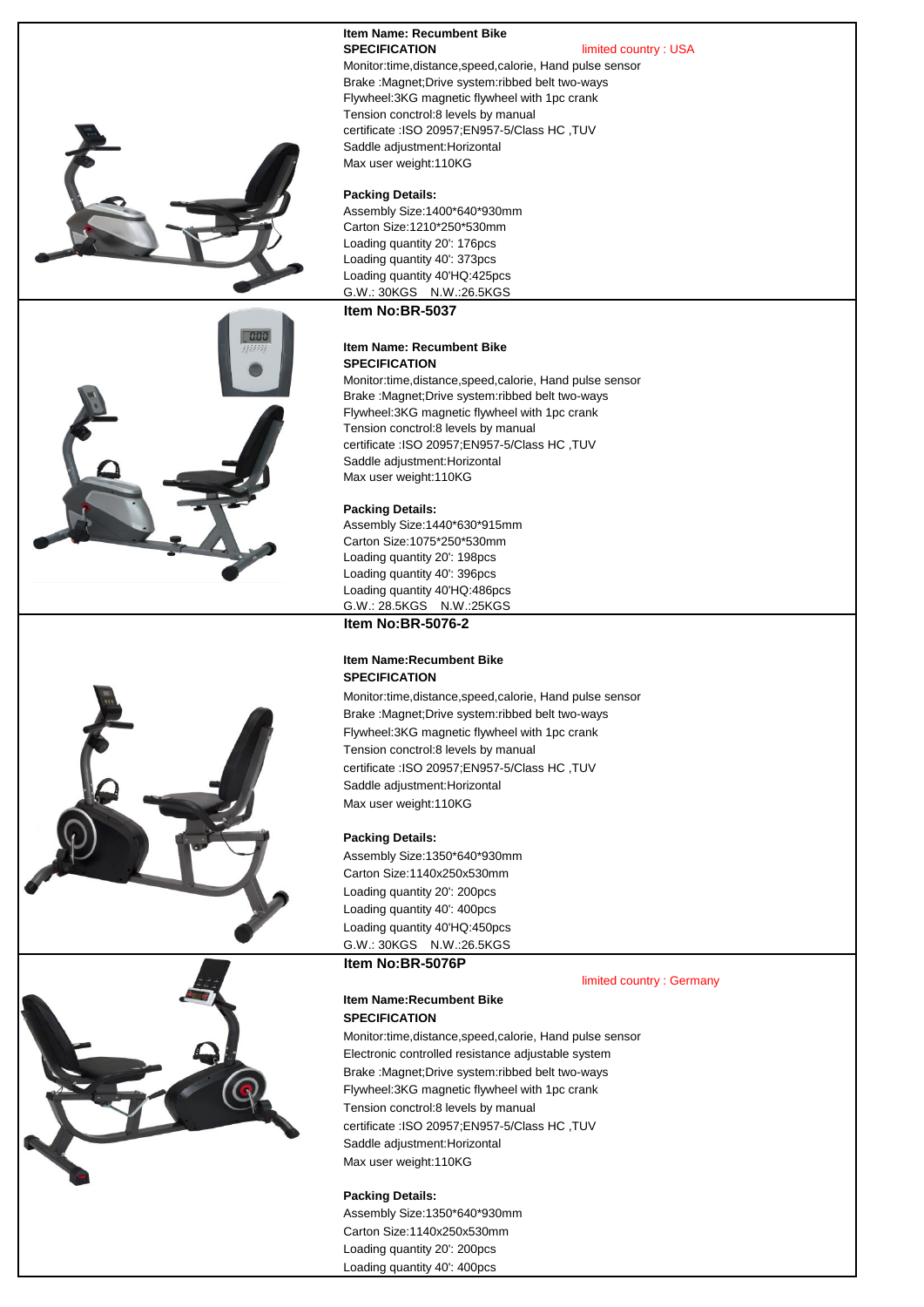

# **Item No:KMS-5201**

# **Item Name: Magnetic Bike**

# **SPECIFICATION** limited country : USA

Monitor:time,distance,speed,calorie, Hand pulse sensor Brake :Magnet;Drive system:ribbed belt two-ways Flywheel:2.5 KG magnetic flywheel with 1pc crank Tension conctrol:8 levels by manual certificate :ISO 20957;EN957-5/Class HC ,TUV Soft PU saddle Max user weight:100KG

#### **Packing Details:**

Assembly Size:800\*550\*1140mm Carton Size:660\*250\*585mm Loading quantity 20': 311pcs Loading quantity 40': 635pcs Loading quantity 40'HQ:704pcs G.W.:19KGS N.W.:17.2KGS





# **SPECIFICATION** limited country : USA

Monitor:time,distance,speed,calorie, Hand pulse sensor Brake :Magnet;Drive system:ribbed belt two-ways Flywheel:2.5 KG magnetic flywheel with 1pc crank Tension conctrol:8 levels by manual certificate :ISO 20957;EN957-5/Class HC ,TUV Max user weight:100KG

#### **Packing Details:**

Assembly Size:1300\*650\*1570mm Carton Size:1020\*320\*530mm Loading quantity 20': 156pcs Loading quantity 40': 338pcs Loading quantity 40'HQ:402pcs G.W.: 28.5KGS N.W.:25.5 KGS

### **Item No:BR-5201**

#### **Item Name:Recumbent Bike SPECIFICATION** limited country : USA

Monitor:time,distance,speed,calorie, Hand pulse sensor Brake :Magnet;Drive system:ribbed belt two-ways Flywheel:2.5KG magnetic flywheel with 1pc crank Tension conctrol:8 levels by manual certificate :ISO 20957;EN957-5/Class HC ,TUV Saddle adjustment:Horizontal



Assembly Size:1350\*600\*860mm Carton Size:750\*310\*650mm Loading quantity 20': 176pcs Loading quantity 40': 386pcs Loading quantity 40'HQ:448pcs G.W.: 26KGS N.W.:22KGS

#### **Item No:KMS-206**

### **Item Name:Recumbent Bike SPECIFICATION**

Monitor:time,distance,speed,calorie, Hand pulse sensor Brake :Magnet;Drive system:ribbed belt two-ways Flywheel:2.5KG magnetic flywheel with 1pc crank Tension conctrol:8 levels by manual certificate :ISO 20957;EN957-5/Class HC ,TUV Soft PU saddle Max user weight:100KG

#### **Packing Details:**  Assembly Size: 790\*440\*1075mm Carton Size:590\*250\*470mm